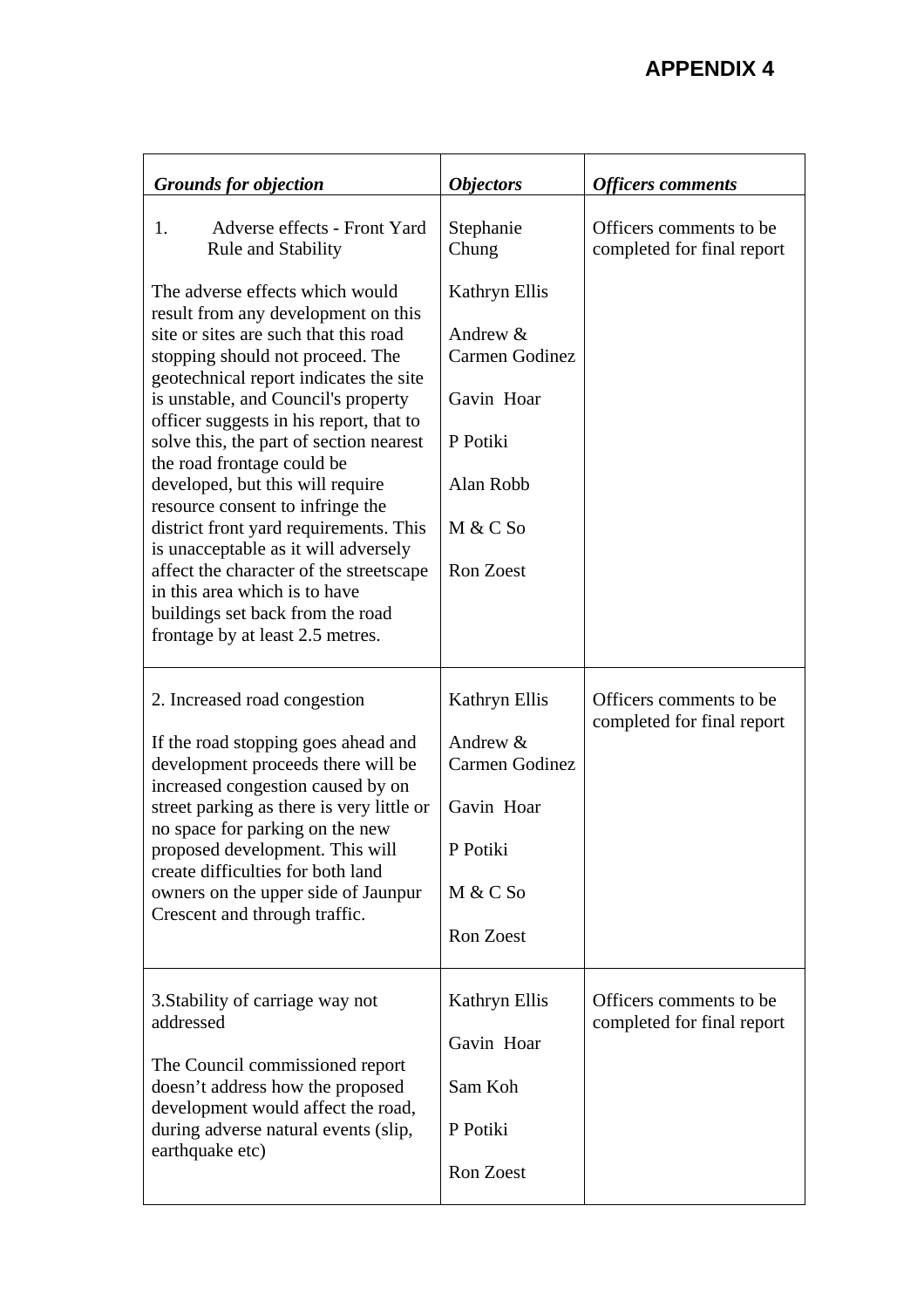| 4. How land was shown on District<br>Plan maps<br>The planning maps clearly show a<br>dotted line along the Jaunpur Road<br>frontage. There was no legal<br>boundary along this frontage as the<br>area of road and proposed section<br>were all one allotment when the<br>district plan was notified and when I<br>brought my section. I would expect<br>any change to this notation on the<br>planning maps to require a District<br>Plan change especially in this case<br>where the implication are more than<br>just a map adjustment. While part of<br>this new proposed site is zoned<br>residential it is not usual for<br>residential sections to be also<br>classified as unformed legal road.<br>The effect of the unformed legal road<br>designation means development is<br>limited only to those activities<br>permitted on legal road such as<br>uncovered decks or garden, and only<br>where these have no adverse effects<br>on neighbours. The proposal to stop<br>the unformed road designation will<br>totally change what can happen on<br>this site which will adversely affect<br>my property and other properties in<br>the area. | P Potiki<br><b>Ron Zoest</b>                                                        | Officers comments to be<br>completed for final report  |
|-----------------------------------------------------------------------------------------------------------------------------------------------------------------------------------------------------------------------------------------------------------------------------------------------------------------------------------------------------------------------------------------------------------------------------------------------------------------------------------------------------------------------------------------------------------------------------------------------------------------------------------------------------------------------------------------------------------------------------------------------------------------------------------------------------------------------------------------------------------------------------------------------------------------------------------------------------------------------------------------------------------------------------------------------------------------------------------------------------------------------------------------------------------|-------------------------------------------------------------------------------------|--------------------------------------------------------|
| 5. Size of land larger than normal<br>road stopping applications<br>The size of the land involved 3677m <sup>2</sup><br>in this road stopping application and<br>the effects of this proposal are larger<br>than normal residential road stopping<br>applications. Most residential road<br>stopping applications involve minor<br>boundary adjustments, where an<br>adjoining land owner requires a bit<br>of former road reserve for parking or<br>as a bit of garden. This is not the<br>situation in this case, which will<br>result in the creation of a very large                                                                                                                                                                                                                                                                                                                                                                                                                                                                                                                                                                                  | Julie Horn<br>Sam Koh<br>Georgina Marks<br>V Naidoo<br>P Potiki<br><b>Ron Zoest</b> | Officers comments to be.<br>completed for final report |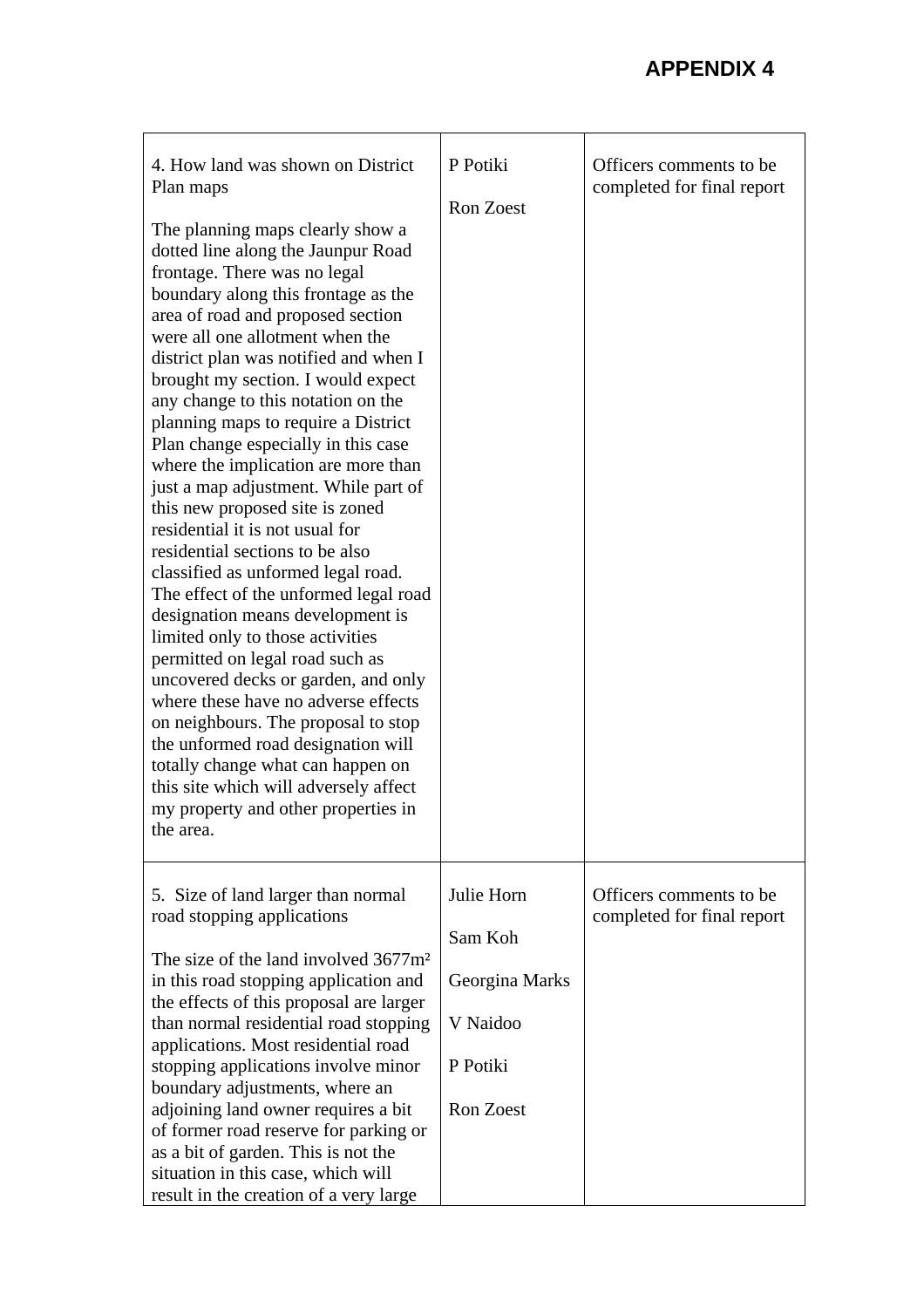| section 3,687.8 square metres in area<br>or a number of sections.                                                                                                                                                                                                                                                                                                                                                                                                                                                                                                                                                                                                                                                                                                                                           |                                                         |                                                        |
|-------------------------------------------------------------------------------------------------------------------------------------------------------------------------------------------------------------------------------------------------------------------------------------------------------------------------------------------------------------------------------------------------------------------------------------------------------------------------------------------------------------------------------------------------------------------------------------------------------------------------------------------------------------------------------------------------------------------------------------------------------------------------------------------------------------|---------------------------------------------------------|--------------------------------------------------------|
| 6. If land was subdivided in six lots<br>that would require a discretionary<br>use unrestricted resource consent<br>The proposed road stopping applies<br>to an area of land measuring 3,687.8<br>m <sup>2</sup> in area which was originally part<br>of a larger area of land in front of my<br>section which measured 5421m <sup>2</sup> in<br>total. If this area is further<br>subdivided into 5 sections as<br>proposed then Council has<br>effectively created 6 lots, (a road and<br>5 sections). A subdivision creating 6<br>lots requires a discretionary use<br>restricted resource consent, because<br>it is recognised in the District Plan<br>that such applications create adverse<br>effects and it is appropriate to<br>decline such applications where<br>these effects cannot be managed. | Sam Koh<br>Theresa Nava<br>P Potiki<br><b>Ron Zoest</b> | Officers comments to be.<br>completed for final report |
| 7. Existing land owners denied<br>opportunity to purchase land<br>As an existing land owner I have<br>been denied the opportunity to<br>purchase the land. I brought my<br>current section across from the<br>proposed road stopping and was<br>given the understanding that this land<br>could not be built on. I purchased my<br>section with some certainty that no<br>housing could be built in front of<br>mine. Had this land been available I<br>would have considered purchasing it.<br>Thus the council have denied me the<br>opportunity to purchase land.                                                                                                                                                                                                                                        | Diane Anderson<br>P Potiki<br><b>Ron Zoest</b>          | Officers comments to be.<br>completed for final report |
| 8. Stability of the Land being Road<br>Stopped<br>If the road stopping goes ahead and<br>the land is subdivided into 5 lots as is                                                                                                                                                                                                                                                                                                                                                                                                                                                                                                                                                                                                                                                                           | Julie Horn<br>Georgina Marks<br>V Naidoo                | Officers comments to be.<br>completed for final report |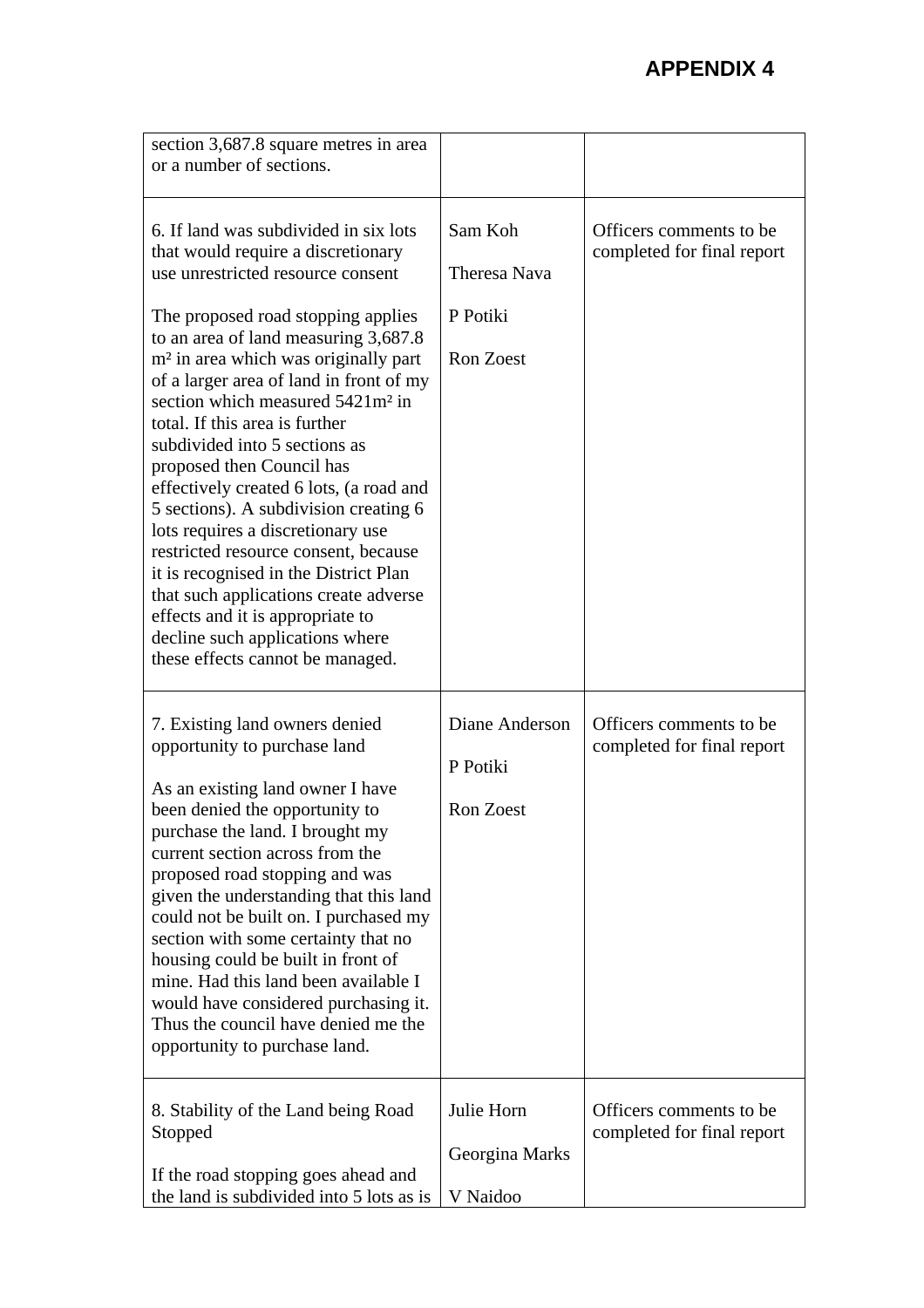| proposed and housing developed as<br>detailed in the Council<br>commissioned Geotechnical report,<br>the new owners will be free to<br>undertake minor earth works such as<br>retaining walls less than 1.2 metres<br>in height as well as plant trees<br>develop gardens and other minor<br>earthworks that are not subject to<br>granting of consents. The land would<br>then become much less stable than it<br>is now and may slip due to water<br>ingress and earthquakes. | <b>Theresa Nava</b>                                             |                                                        |
|---------------------------------------------------------------------------------------------------------------------------------------------------------------------------------------------------------------------------------------------------------------------------------------------------------------------------------------------------------------------------------------------------------------------------------------------------------------------------------|-----------------------------------------------------------------|--------------------------------------------------------|
| 9. Reduction in privacy<br>If the road stopping succeeds the<br>development that is proposed would<br>overlook and drastically reduce the<br>privacy of properties in Kanpur Road<br>below the development.                                                                                                                                                                                                                                                                     | Julie Horn<br>Georgina Marks<br>V Naidoo<br><b>Theresa Nava</b> | Officers comments to be.<br>completed for final report |
| 10. Views would be obstructed by<br>future development with negative<br>impact on property valuation<br>If the road stopping goes ahead it<br>will affect the view from my<br>property which will affect the type of<br>buyer that would be interested in<br>purchasing my property, which<br>would affect the price and or amount<br>of time needed for sale by reducing<br>its desirability.                                                                                  | Diane Anderson<br>Kathryn Ellis                                 | Officers comments to be<br>completed for final report  |
| 11. New Sunlight Access Plane<br>Restriction.<br>For my specific case it changes the<br>south boundary of my property from<br>a front boundary to a side boundary,<br>making it subject to sunlight access<br>plane where there is currently no<br>such restriction. Parking /<br>Congestion. I struggle to drive past<br>when cars are parked opposite each<br>other near the south end of Jaunpur                                                                             | Andrew &<br>Carmen Godinez                                      | Officers comments to be.<br>completed for final report |